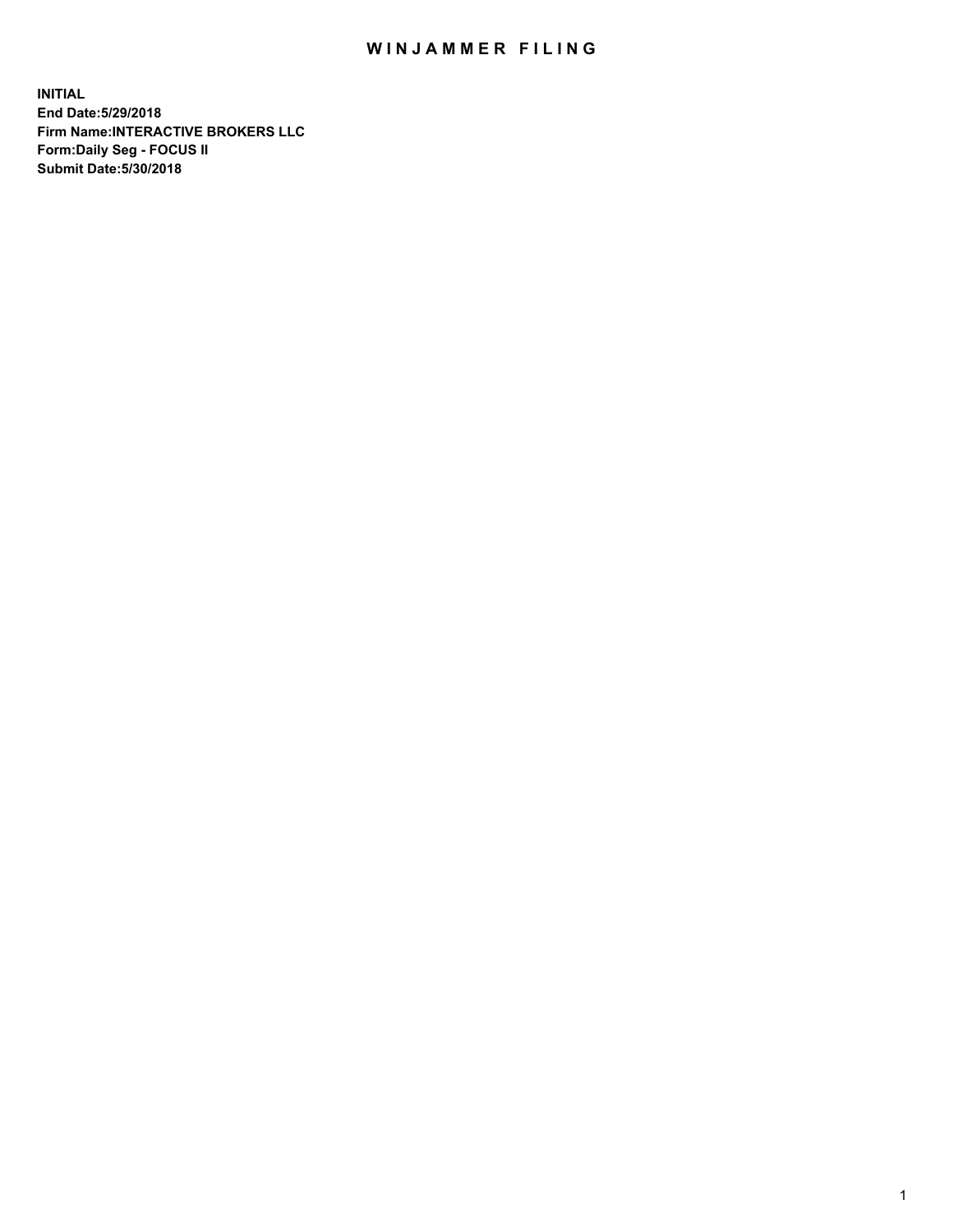## **INITIAL End Date:5/29/2018 Firm Name:INTERACTIVE BROKERS LLC Form:Daily Seg - FOCUS II Submit Date:5/30/2018 Daily Segregation - Cover Page**

| Name of Company<br><b>Contact Name</b><br><b>Contact Phone Number</b><br><b>Contact Email Address</b>                                                                                                                                                                                                                          | <b>INTERACTIVE BROKERS LLC</b><br>James Menicucci<br>203-618-8085<br>jmenicucci@interactivebrokers.c<br>om |
|--------------------------------------------------------------------------------------------------------------------------------------------------------------------------------------------------------------------------------------------------------------------------------------------------------------------------------|------------------------------------------------------------------------------------------------------------|
| FCM's Customer Segregated Funds Residual Interest Target (choose one):<br>a. Minimum dollar amount: ; or<br>b. Minimum percentage of customer segregated funds required:%; or<br>c. Dollar amount range between: and; or<br>d. Percentage range of customer segregated funds required between:% and%.                          | $\overline{\mathbf{0}}$<br>0<br>155,000,000 245,000,000<br>0 <sub>0</sub>                                  |
| FCM's Customer Secured Amount Funds Residual Interest Target (choose one):<br>a. Minimum dollar amount: ; or<br>b. Minimum percentage of customer secured funds required:%; or<br>c. Dollar amount range between: and; or<br>d. Percentage range of customer secured funds required between:% and%.                            | $\overline{\mathbf{0}}$<br>$\overline{\mathbf{0}}$<br>80,000,000 120,000,000<br>00                         |
| FCM's Cleared Swaps Customer Collateral Residual Interest Target (choose one):<br>a. Minimum dollar amount: ; or<br>b. Minimum percentage of cleared swaps customer collateral required:% ; or<br>c. Dollar amount range between: and; or<br>d. Percentage range of cleared swaps customer collateral required between:% and%. | $\overline{\mathbf{0}}$<br>$\overline{\mathbf{0}}$<br>0 <sub>0</sub><br><u>00</u>                          |

Attach supporting documents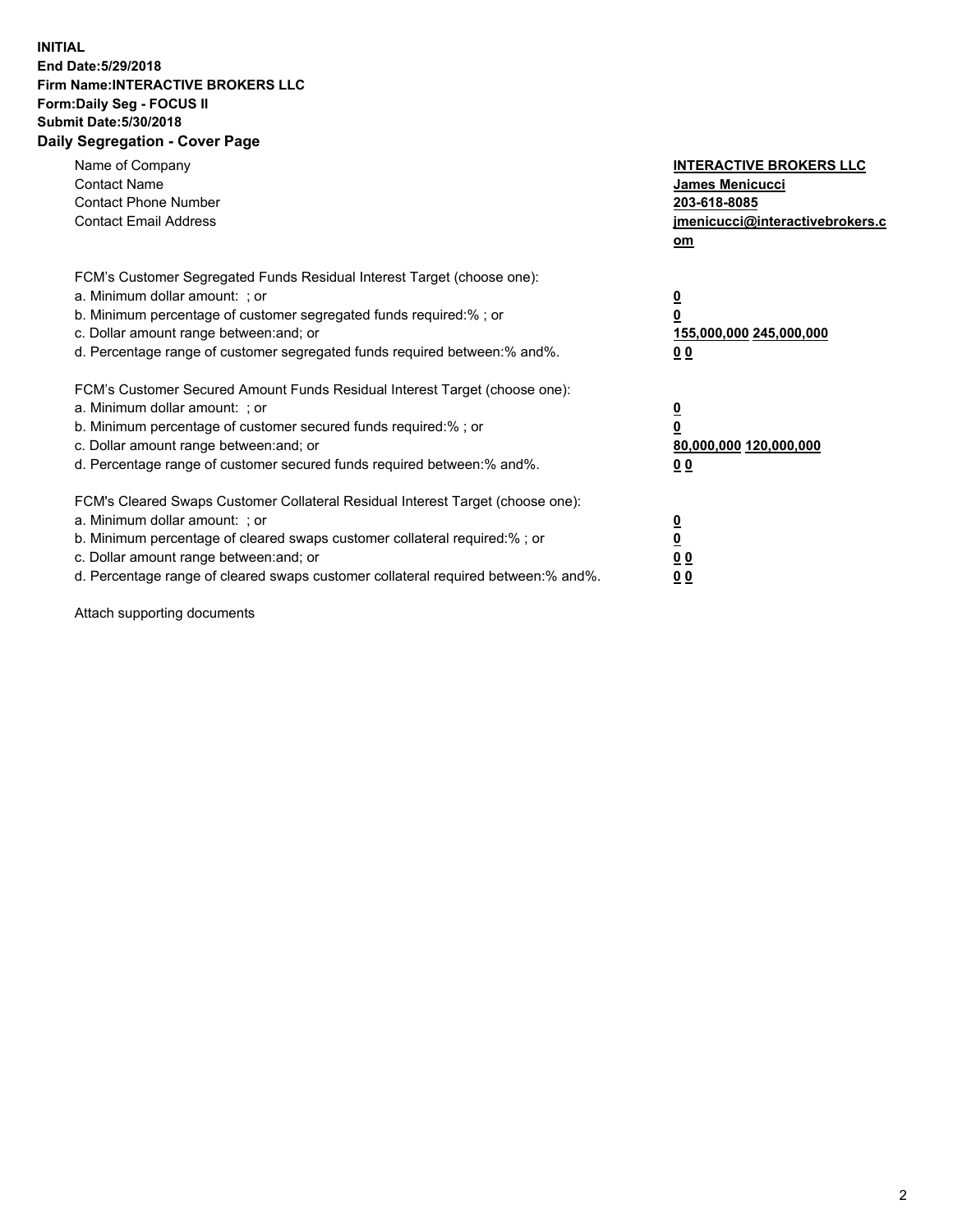## **INITIAL End Date:5/29/2018 Firm Name:INTERACTIVE BROKERS LLC Form:Daily Seg - FOCUS II Submit Date:5/30/2018 Daily Segregation - Secured Amounts**

| Daily Jegregation - Jeculed Aniounts                                                        |                                                |
|---------------------------------------------------------------------------------------------|------------------------------------------------|
| Foreign Futures and Foreign Options Secured Amounts                                         |                                                |
| Amount required to be set aside pursuant to law, rule or regulation of a foreign            | $0$ [7305]                                     |
| government or a rule of a self-regulatory organization authorized thereunder                |                                                |
| Net ledger balance - Foreign Futures and Foreign Option Trading - All Customers             |                                                |
| A. Cash                                                                                     | 451,398,899 [7315]                             |
| B. Securities (at market)                                                                   | $0$ [7317]                                     |
| Net unrealized profit (loss) in open futures contracts traded on a foreign board of trade   | -15,128,244 [7325]                             |
| Exchange traded options                                                                     |                                                |
| a. Market value of open option contracts purchased on a foreign board of trade              | <b>264,453</b> [7335]                          |
| b. Market value of open contracts granted (sold) on a foreign board of trade                | -68,499 [7337]                                 |
| Net equity (deficit) (add lines 1.2. and 3.)                                                | 436,466,609 [7345]                             |
| Account liquidating to a deficit and account with a debit balances - gross amount           | 5,049 [7351]                                   |
| Less: amount offset by customer owned securities                                            | 0 [7352] 5,049 [7354]                          |
| Amount required to be set aside as the secured amount - Net Liquidating Equity              | 436,471,658 [7355]                             |
| Method (add lines 4 and 5)                                                                  |                                                |
| Greater of amount required to be set aside pursuant to foreign jurisdiction (above) or line | 436,471,658 [7360]                             |
| 6.                                                                                          |                                                |
| FUNDS DEPOSITED IN SEPARATE REGULATION 30.7 ACCOUNTS                                        |                                                |
| Cash in banks                                                                               |                                                |
| A. Banks located in the United States                                                       | 70,220,731 [7500]                              |
| B. Other banks qualified under Regulation 30.7                                              | 0 [7520] 70,220,731 [7530]                     |
| Securities                                                                                  |                                                |
| A. In safekeeping with banks located in the United States                                   | 371,846,310 [7540]                             |
| B. In safekeeping with other banks qualified under Regulation 30.7                          | 0 [7560] 371,846,310 [7570]                    |
| Equities with registered futures commission merchants                                       |                                                |
| A. Cash                                                                                     | $0$ [7580]                                     |
| <b>B.</b> Securities                                                                        | $0$ [7590]                                     |
| C. Unrealized gain (loss) on open futures contracts                                         | $0$ [7600]                                     |
| D. Value of long option contracts                                                           | $0$ [7610]                                     |
| E. Value of short option contracts                                                          | 0 [7615] 0 [7620]                              |
| Amounts held by clearing organizations of foreign boards of trade                           |                                                |
| A. Cash                                                                                     | $0$ [7640]                                     |
| <b>B.</b> Securities                                                                        | $0$ [7650]                                     |
| C. Amount due to (from) clearing organization - daily variation                             | $0$ [7660]                                     |
| D. Value of long option contracts                                                           | $0$ [7670]                                     |
| E. Value of short option contracts                                                          | 0 [7675] 0 [7680]                              |
| Amounts held by members of foreign boards of trade                                          |                                                |
| A. Cash                                                                                     | 129,799,920 [7700]                             |
| <b>B.</b> Securities                                                                        | $0$ [7710]                                     |
| C. Unrealized gain (loss) on open futures contracts                                         | -8,012,353 [7720]                              |
| D. Value of long option contracts                                                           | 264,453 [7730]                                 |
| E. Value of short option contracts                                                          | <mark>-68,499</mark> [7735] 121,983,521 [7740] |
| Amounts with other depositories designated by a foreign board of trade                      | $0$ [7760]                                     |
| Segregated funds on hand                                                                    | $0$ [7765]                                     |
| Total funds in separate section 30.7 accounts                                               | 564,050,562 [7770]                             |
| Excess (deficiency) Set Aside for Secured Amount (subtract line 7 Secured Statement         | 127,578,904 [7380]                             |
| Page 1 from Line 8)                                                                         |                                                |
| Management Target Amount for Excess funds in separate section 30.7 accounts                 | 80,000,000 [7780]                              |
| Excess (deficiency) funds in separate 30.7 accounts over (under) Management Target          | 47,578,904 [7785]                              |
|                                                                                             |                                                |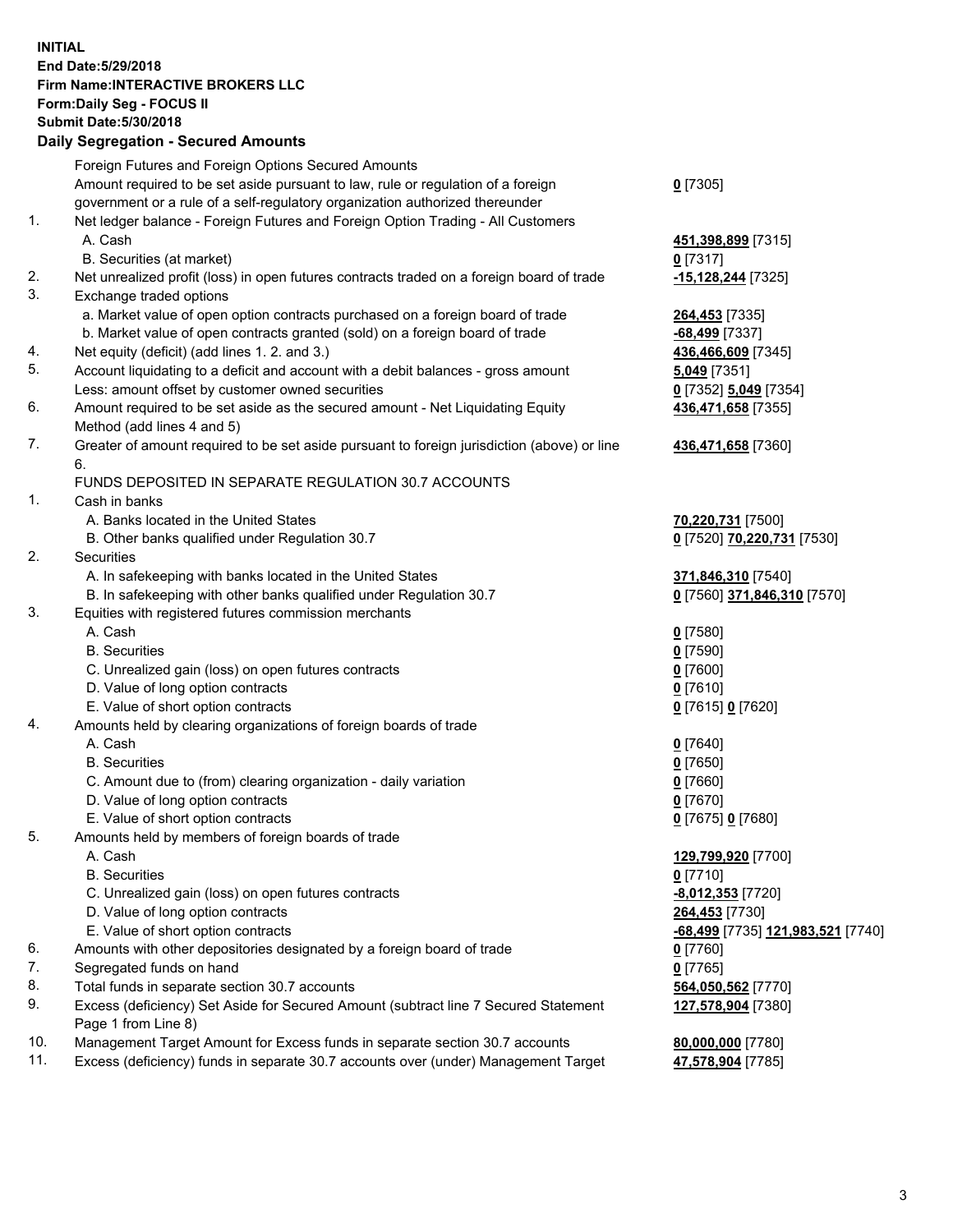**INITIAL End Date:5/29/2018 Firm Name:INTERACTIVE BROKERS LLC Form:Daily Seg - FOCUS II Submit Date:5/30/2018 Daily Segregation - Segregation Statement** SEGREGATION REQUIREMENTS(Section 4d(2) of the CEAct) 1. Net ledger balance A. Cash **4,078,723,396** [7010] B. Securities (at market) **0** [7020] 2. Net unrealized profit (loss) in open futures contracts traded on a contract market **43,192,228** [7030] 3. Exchange traded options A. Add market value of open option contracts purchased on a contract market **188,545,881** [7032] B. Deduct market value of open option contracts granted (sold) on a contract market **-221,013,015** [7033] 4. Net equity (deficit) (add lines 1, 2 and 3) **4,089,448,490** [7040] 5. Accounts liquidating to a deficit and accounts with debit balances - gross amount **217,555** [7045] Less: amount offset by customer securities **0** [7047] **217,555** [7050] 6. Amount required to be segregated (add lines 4 and 5) **4,089,666,045** [7060] FUNDS IN SEGREGATED ACCOUNTS 7. Deposited in segregated funds bank accounts A. Cash **625,230,798** [7070] B. Securities representing investments of customers' funds (at market) **2,593,606,210** [7080] C. Securities held for particular customers or option customers in lieu of cash (at market) **0** [7090] 8. Margins on deposit with derivatives clearing organizations of contract markets A. Cash **23,814,912** [7100] B. Securities representing investments of customers' funds (at market) **1,092,467,772** [7110] C. Securities held for particular customers or option customers in lieu of cash (at market) **0** [7120] 9. Net settlement from (to) derivatives clearing organizations of contract markets **-12,506,128** [7130] 10. Exchange traded options A. Value of open long option contracts **188,914,610** [7132] B. Value of open short option contracts **-221,400,321** [7133] 11. Net equities with other FCMs A. Net liquidating equity **0** [7140] B. Securities representing investments of customers' funds (at market) **0** [7160] C. Securities held for particular customers or option customers in lieu of cash (at market) **0** [7170] 12. Segregated funds on hand **0** [7150] 13. Total amount in segregation (add lines 7 through 12) **4,290,127,853** [7180] 14. Excess (deficiency) funds in segregation (subtract line 6 from line 13) **200,461,808** [7190] 15. Management Target Amount for Excess funds in segregation **155,000,000** [7194]

16. Excess (deficiency) funds in segregation over (under) Management Target Amount Excess

**45,461,808** [7198]